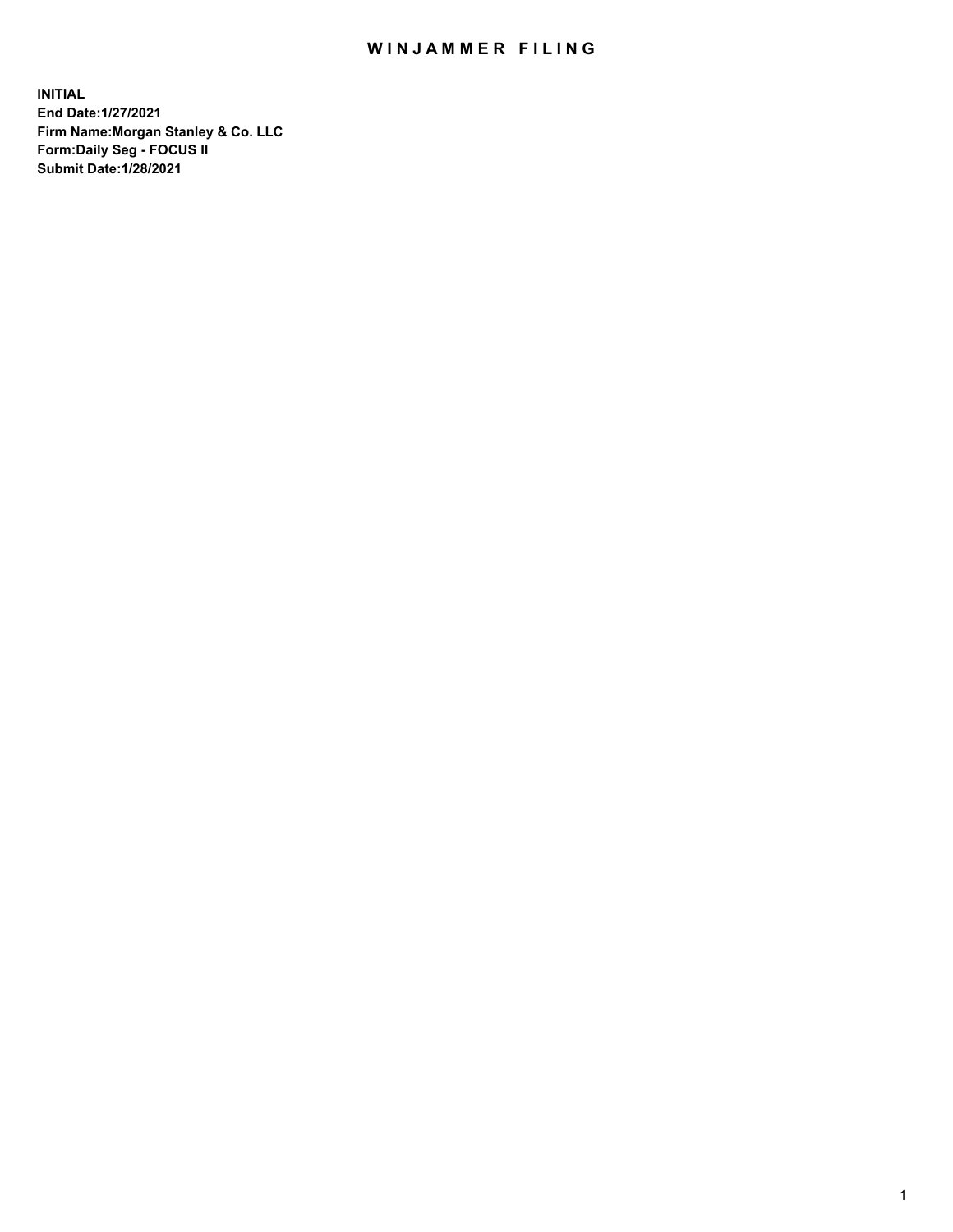**INITIAL End Date:1/27/2021 Firm Name:Morgan Stanley & Co. LLC Form:Daily Seg - FOCUS II Submit Date:1/28/2021 Daily Segregation - Cover Page**

| Name of Company                                                                                                                                                                                                                                                                                                                | Morgan Stanley & Co. LLC                                |
|--------------------------------------------------------------------------------------------------------------------------------------------------------------------------------------------------------------------------------------------------------------------------------------------------------------------------------|---------------------------------------------------------|
| <b>Contact Name</b>                                                                                                                                                                                                                                                                                                            | <b>Ikram Shah</b>                                       |
| <b>Contact Phone Number</b>                                                                                                                                                                                                                                                                                                    | 212-276-0963                                            |
| <b>Contact Email Address</b>                                                                                                                                                                                                                                                                                                   | Ikram.shah@morganstanley.com                            |
| FCM's Customer Segregated Funds Residual Interest Target (choose one):<br>a. Minimum dollar amount: ; or<br>b. Minimum percentage of customer segregated funds required:% ; or<br>c. Dollar amount range between: and; or<br>d. Percentage range of customer segregated funds required between:% and%.                         | 235,000,000<br><u>0</u><br><u>00</u><br><u>00</u>       |
| FCM's Customer Secured Amount Funds Residual Interest Target (choose one):<br>a. Minimum dollar amount: ; or<br>b. Minimum percentage of customer secured funds required:%; or<br>c. Dollar amount range between: and; or<br>d. Percentage range of customer secured funds required between:% and%.                            | 140,000,000<br><u>0</u><br><u>0 0</u><br>0 <sub>0</sub> |
| FCM's Cleared Swaps Customer Collateral Residual Interest Target (choose one):<br>a. Minimum dollar amount: ; or<br>b. Minimum percentage of cleared swaps customer collateral required:% ; or<br>c. Dollar amount range between: and; or<br>d. Percentage range of cleared swaps customer collateral required between:% and%. | 92,000,000<br><u>0</u><br><u>00</u><br>00               |

Attach supporting documents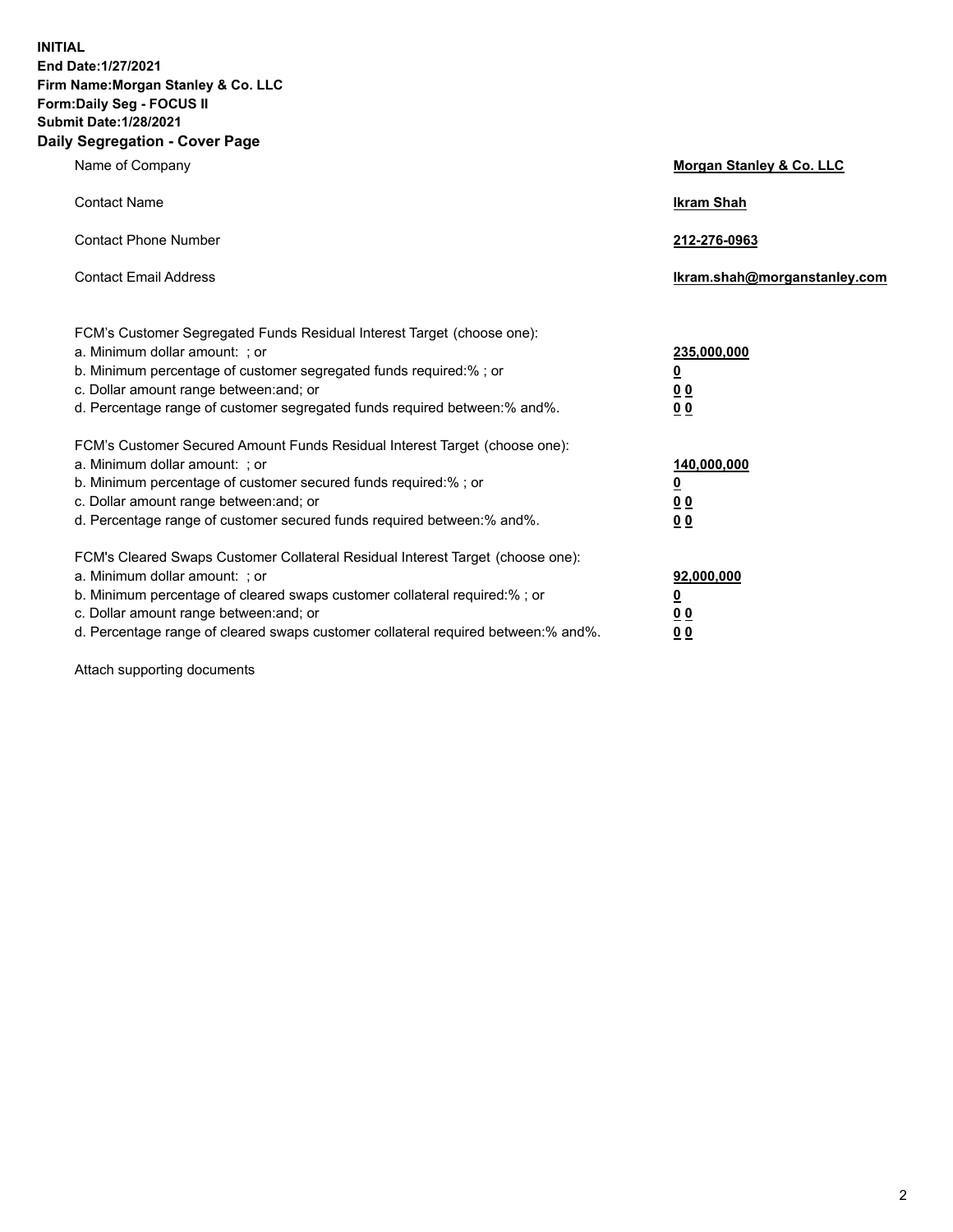## **INITIAL End Date:1/27/2021 Firm Name:Morgan Stanley & Co. LLC Form:Daily Seg - FOCUS II Submit Date:1/28/2021**

**Daily Segregation - Secured Amounts** Foreign Futures and Foreign Options Secured Amounts Amount required to be set aside pursuant to law, rule or regulation of a foreign government or a rule of a self-regulatory organization authorized thereunder 1. Net ledger balance - Foreign Futures and Foreign Option Trading - All Customers A. Cash **4,369,943,221** [7315] B. Securities (at market) **2,347,942,567** [7317] 2. Net unrealized profit (loss) in open futures contracts traded on a foreign board of trade **366,984,778** [7325] 3. Exchange traded options a. Market value of open option contracts purchased on a foreign board of trade **13,197,554** [7335] b. Market value of open contracts granted (sold) on a foreign board of trade **-13,903,116** [7337] 4. Net equity (deficit) (add lines 1. 2. and 3.) **7,084,165,004** [7345] 5. Account liquidating to a deficit and account with a debit balances - gross amount **81,285,032** [7351] Less: amount offset by customer owned securities **-46,512,272** [7352] **34,772,760** 6. Amount required to be set aside as the secured amount - Net Liquidating Equity Method (add lines 4 and 5) 7. Greater of amount required to be set aside pursuant to foreign jurisdiction (above) or line 6. FUNDS DEPOSITED IN SEPARATE REGULATION 30.7 ACCOUNTS 1. Cash in banks A. Banks located in the United States **710,466,935** [7500] B. Other banks qualified under Regulation 30.7 **574,636,450** [7520] **1,285,103,385** 2. Securities A. In safekeeping with banks located in the United States **398,231,813** [7540] B. In safekeeping with other banks qualified under Regulation 30.7 **22,484,803** [7560] **420,716,616** 3. Equities with registered futures commission merchants A. Cash **22,003,175** [7580] B. Securities **0** [7590] C. Unrealized gain (loss) on open futures contracts **146,896** [7600] D. Value of long option contracts **0** [7610] E. Value of short option contracts **0** [7615] **22,150,071** [7620] 4. Amounts held by clearing organizations of foreign boards of trade A. Cash **0** [7640] B. Securities **0** [7650] C. Amount due to (from) clearing organization - daily variation **0** [7660] D. Value of long option contracts **0** [7670] E. Value of short option contracts **0** [7675] **0** [7680]

5. Amounts held by members of foreign boards of trade

- 
- 
- C. Unrealized gain (loss) on open futures contracts **366,837,881** [7720]
- D. Value of long option contracts **13,197,554** [7730]
- E. Value of short option contracts **-13,903,116** [7735] **5,605,660,327**
- 6. Amounts with other depositories designated by a foreign board of trade **0** [7760]
- 7. Segregated funds on hand **0** [7765]
- 8. Total funds in separate section 30.7 accounts **7,333,630,399** [7770]
- 9. Excess (deficiency) Set Aside for Secured Amount (subtract line 7 Secured Statement Page 1 from Line 8)
- 10. Management Target Amount for Excess funds in separate section 30.7 accounts **140,000,000** [7780]
- 11. Excess (deficiency) funds in separate 30.7 accounts over (under) Management Target **74,692,635** [7785]

**0** [7305]

[7354] **7,118,937,764** [7355]

**7,118,937,764** [7360]

[7530]

[7570]

 A. Cash **3,312,302,057** [7700] B. Securities **1,927,225,951** [7710] [7740] **214,692,635** [7380]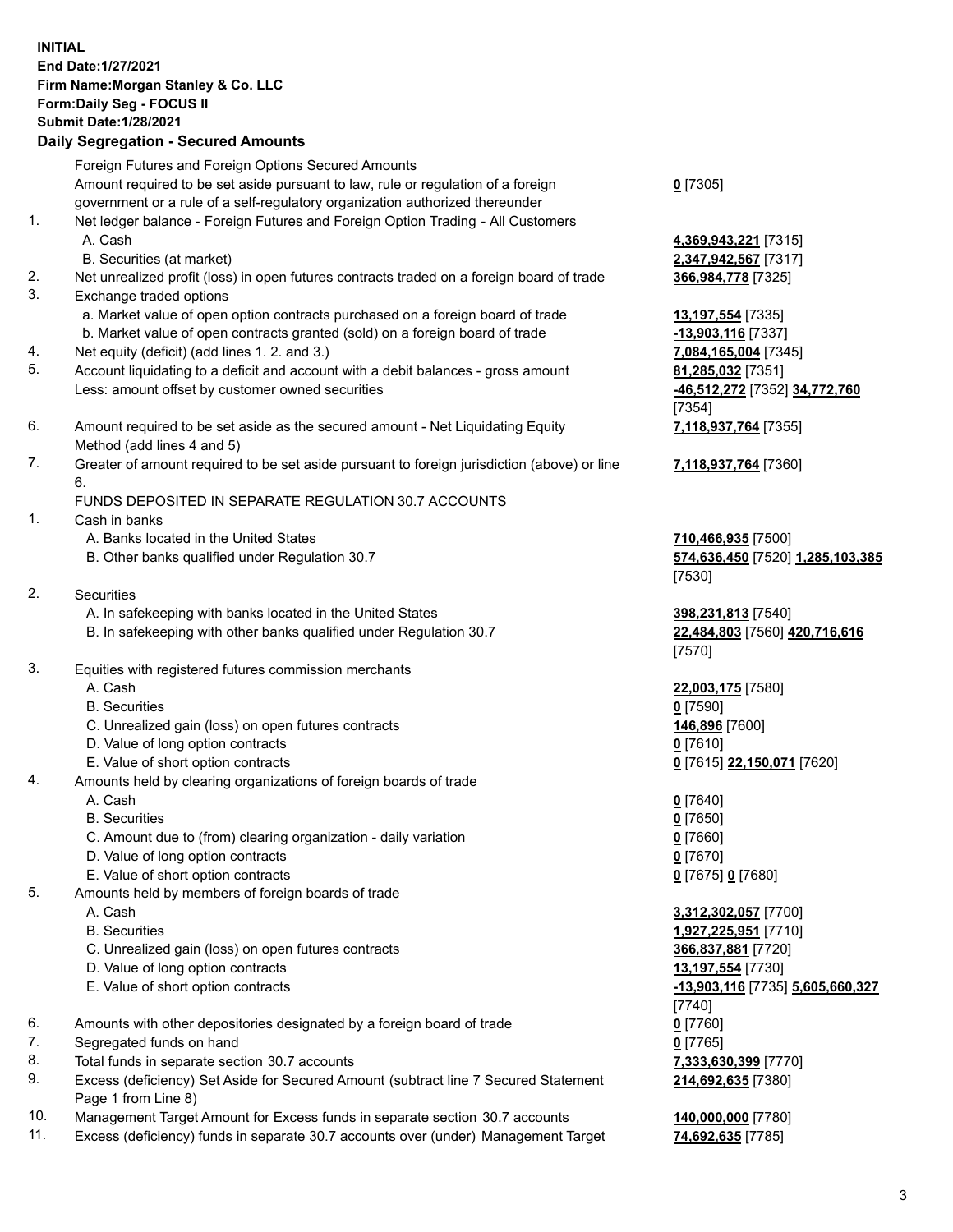**INITIAL End Date:1/27/2021 Firm Name:Morgan Stanley & Co. LLC Form:Daily Seg - FOCUS II Submit Date:1/28/2021 Daily Segregation - Segregation Statement** SEGREGATION REQUIREMENTS(Section 4d(2) of the CEAct) 1. Net ledger balance A. Cash **15,401,387,292** [7010] B. Securities (at market) **8,503,215,910** [7020] 2. Net unrealized profit (loss) in open futures contracts traded on a contract market **1,018,381,566** [7030] 3. Exchange traded options A. Add market value of open option contracts purchased on a contract market **584,344,049** [7032] B. Deduct market value of open option contracts granted (sold) on a contract market **-363,633,630** [7033] 4. Net equity (deficit) (add lines 1, 2 and 3) **25,143,695,187** [7040] 5. Accounts liquidating to a deficit and accounts with debit balances - gross amount **713,363,903** [7045] Less: amount offset by customer securities **-709,459,209** [7047] **3,904,694** [7050] 6. Amount required to be segregated (add lines 4 and 5) **25,147,599,881** [7060] FUNDS IN SEGREGATED ACCOUNTS 7. Deposited in segregated funds bank accounts A. Cash **4,187,810,002** [7070] B. Securities representing investments of customers' funds (at market) **0** [7080] C. Securities held for particular customers or option customers in lieu of cash (at market) **850,792,051** [7090] 8. Margins on deposit with derivatives clearing organizations of contract markets A. Cash **13,164,327,252** [7100] B. Securities representing investments of customers' funds (at market) **0** [7110] C. Securities held for particular customers or option customers in lieu of cash (at market) **7,652,423,859** [7120] 9. Net settlement from (to) derivatives clearing organizations of contract markets **-547,660,666** [7130] 10. Exchange traded options A. Value of open long option contracts **584,344,049** [7132] B. Value of open short option contracts **and the set of our original contracts -363,633,630** [7133] 11. Net equities with other FCMs A. Net liquidating equity **7,349,243** [7140] B. Securities representing investments of customers' funds (at market) **0** [7160] C. Securities held for particular customers or option customers in lieu of cash (at market) **0** [7170] 12. Segregated funds on hand **0** [7150] 13. Total amount in segregation (add lines 7 through 12) **25,535,752,160** [7180] 14. Excess (deficiency) funds in segregation (subtract line 6 from line 13) **388,152,279** [7190] 15. Management Target Amount for Excess funds in segregation **235,000,000** [7194]

16. Excess (deficiency) funds in segregation over (under) Management Target Amount Excess

**153,152,279** [7198]